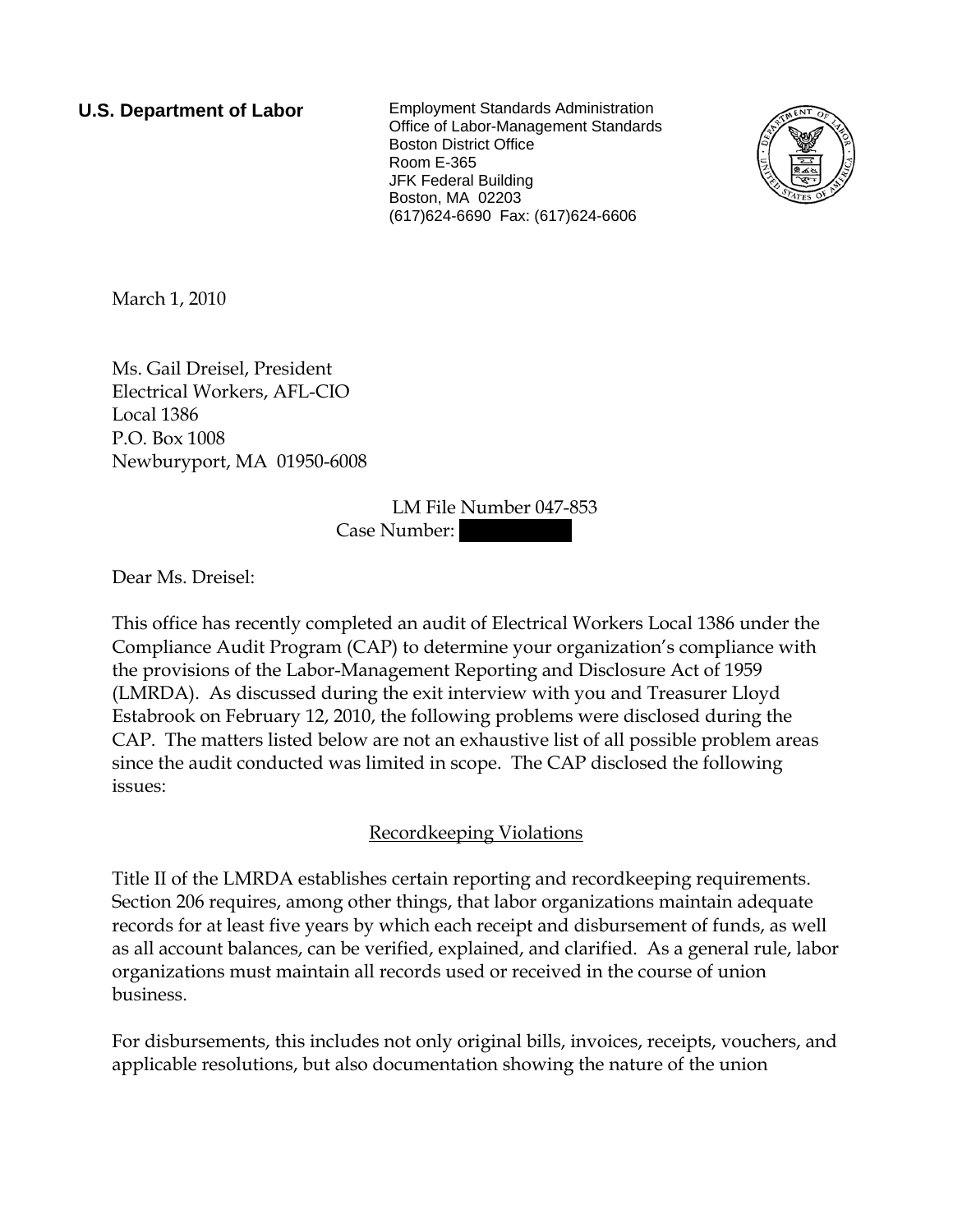Ms. Gail Dreisel March 1, 2010 Page 2 of 5

business requiring the disbursement, the goods or services received, and the identity of the recipient(s) of the goods or services. In most instances, this documentation requirement can be satisfied with a sufficiently descriptive expense receipt or invoice. If an expense receipt is not sufficiently descriptive, a union officer or employee should write a note on it providing the additional information. For money it receives, the labor organization must keep at least one record showing the date, amount, purpose, and source of that money. The labor organization must also retain bank records for all accounts.

The audit of Local 1386's 2008 records revealed the following recordkeeping violation:

1. General and Reimbursed Expenses

Local 1386 did not retain adequate documentation for reimbursed expenses incurred by union officers totaling at least \$478, and for general disbursements totaling at least \$320. For example, officers failed to maintain adequate documentation for supplies, stewards' books, and airfare.

As previously noted above, labor organizations must retain original receipts, bills, and vouchers for all disbursements. The president and treasurer (or corresponding principal officers) of your union, who are required to sign your union's LM report, are responsible for properly maintaining union records.

2. Meal Expenses

Local 1386 did not require officers and employees to submit itemized receipts for meal expenses totaling at least \$102. The union must maintain itemized receipts provided by restaurants to officers and employees. These itemized receipts are necessary to determine if such disbursements are for union business purposes and to sufficiently fulfill the recordkeeping requirement of LMRDA Section 206.

Local 1386 records of meal expenses did not always include written explanations of union business conducted or the names and titles of the persons incurring the restaurant charges. For example, itemized receipts must be kept for officer meals while on travel or for union business. Union records of meal expenses must include written explanations of the union business conducted and the full names and titles of all persons who incurred the restaurant charges. Also, the records retained must identify the names of the restaurants where the officers or employees incurred meal expenses.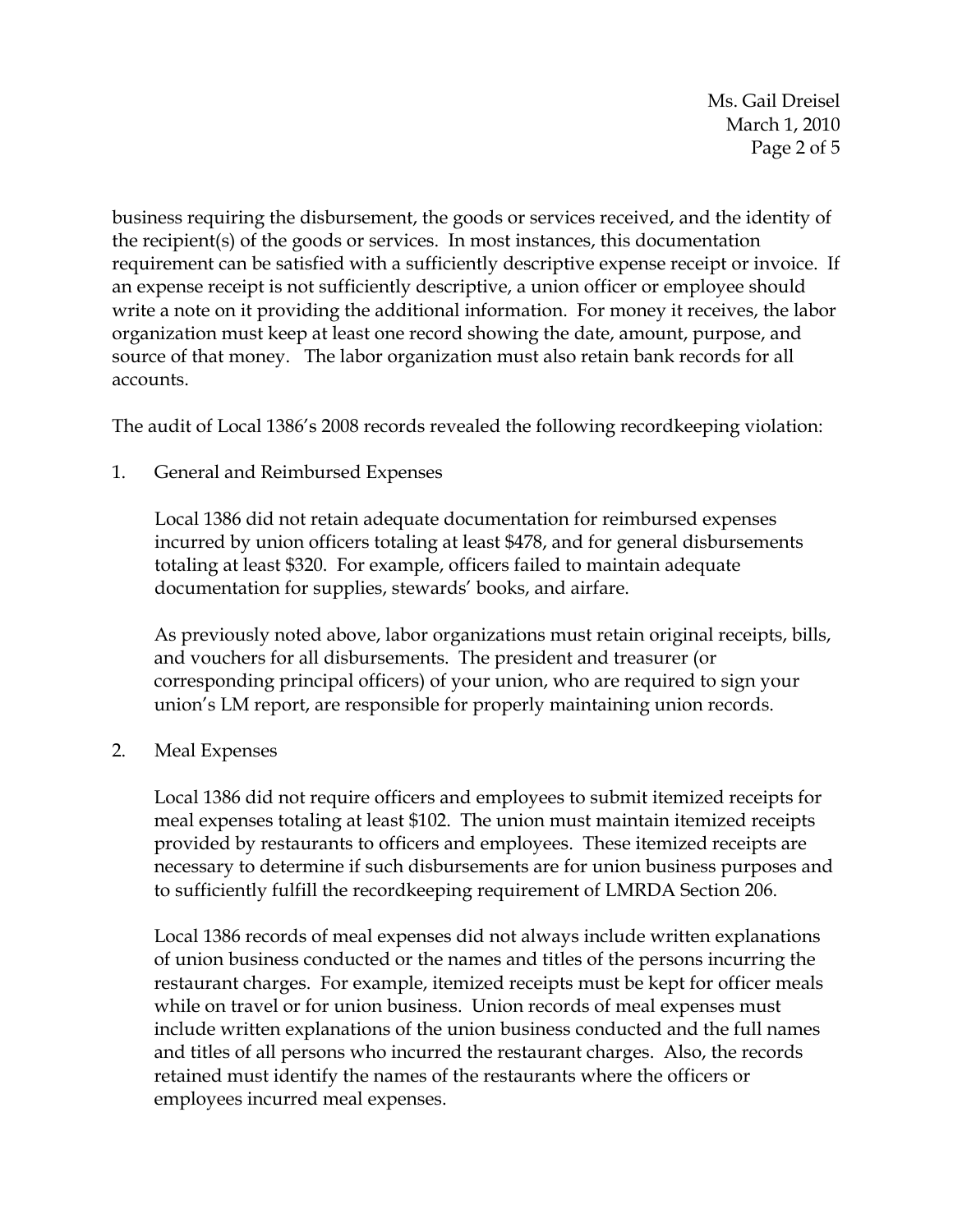Ms. Gail Dreisel March 1, 2010 Page 3 of 5

Based on your assurance that Local 1386 will retain adequate documentation in the future, OLMS will take no further enforcement action at this time regarding the above violations.

## Reporting Violations

The audit disclosed a violation of LMRDA Section 201(b), which requires labor organizations to file annual financial reports accurately disclosing their financial condition and operations. The Labor Organization Annual Report Form LM-3 filed by Local 1386 for fiscal year ending December 31, 2008 was deficient in the following areas:

1. Disbursements to Officers

Local 1386 did not include some reimbursements to officers totaling at least \$1,677 in the amounts reported Item 24 (All Officers and Disbursements to Officers). It appears the union erroneously reported these payments in Item 48 (Office and Administrative Expense).

The union must report most direct disbursements to Local 1386 officers and some indirect disbursements made on behalf of its officers in Item 24. A "direct disbursement" to an officer is a payment made to an officer in the form of cash, property, goods, services, or other things of value. See the instructions for Item 24 for a discussion of certain direct disbursements to officers that do not have to be reported in Item 24. An "indirect disbursement" to an officer is a payment to another party (including a credit card company) for cash, property, goods, services, or other things of value received by or on behalf of an officer. However, indirect disbursements for temporary lodging (such as a union check issued to a hotel) or for transportation by a public carrier (such as an airline) for an officer traveling on union business should be reported in Item 48 (Office and Administrative Expense).

Additionally, Local 1386 did not report the names of some officers, such as the past vice president and executive board members, in Item 24 (All Officers and Disbursements to Officers). The union must report in Item 24 all persons who held office during the year, regardless of whether they received any payments from the union.

## 2. Reporting of Receipts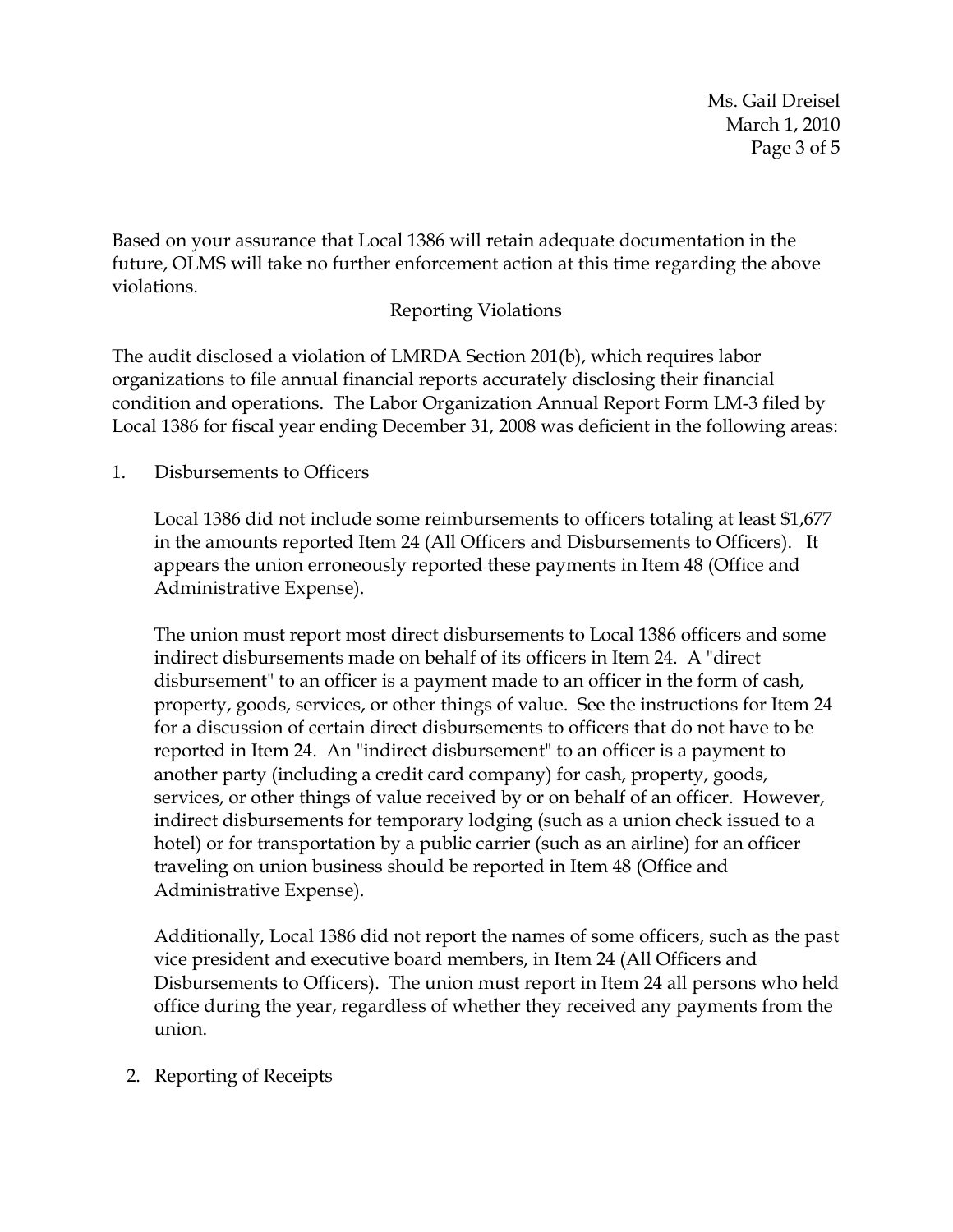Local 1386 failed to properly report cash receipts on its 2008 Form LM-3:

- Local 1386 erroneously reported receiving \$13,307 in per capita tax. As Local 1386 does not receive per capita tax from any unions or affiliates, Item 39 (Per Capita Tax) should be reported as \$0.
- The union received \$12,158 in receipts for its Short Term Disability Fund. This income should be reported in Item 43 (Other Receipts).

I am not requiring that Local 1386 file an amended LM report for 2008 to correct the deficient items, but Local 1386 has agreed to properly report the deficient items on all future reports it files with OLMS, with particular attention paid to the 2009 Form LM-3.

## Other Issues

1. Signing Blank Checks

During the audit, you advised that the officers pre-sign checks for the short-term disability fund. Your union requires that all checks be signed by the president and treasurer. The two signature requirement is an effective internal control of union funds. Its purpose is to attest to the authenticity of a completed document already signed. However, signing a blank check in advance does not attest to the authenticity of a completed check, and negates the purpose of the two signature requirement.

Local 1386 has followed OLMS' recommendation to no longer pre-sign union checks.

I want to extend my personal appreciation to Electrical Workers Local 1386 for the cooperation and courtesy extended during this compliance audit. I strongly recommend that you make sure this letter and the compliance assistance materials provided to you are passed on to future officers. If we can provide any additional assistance, please do not hesitate to call.

Sincerely,

Investigator

|||||| |||||||